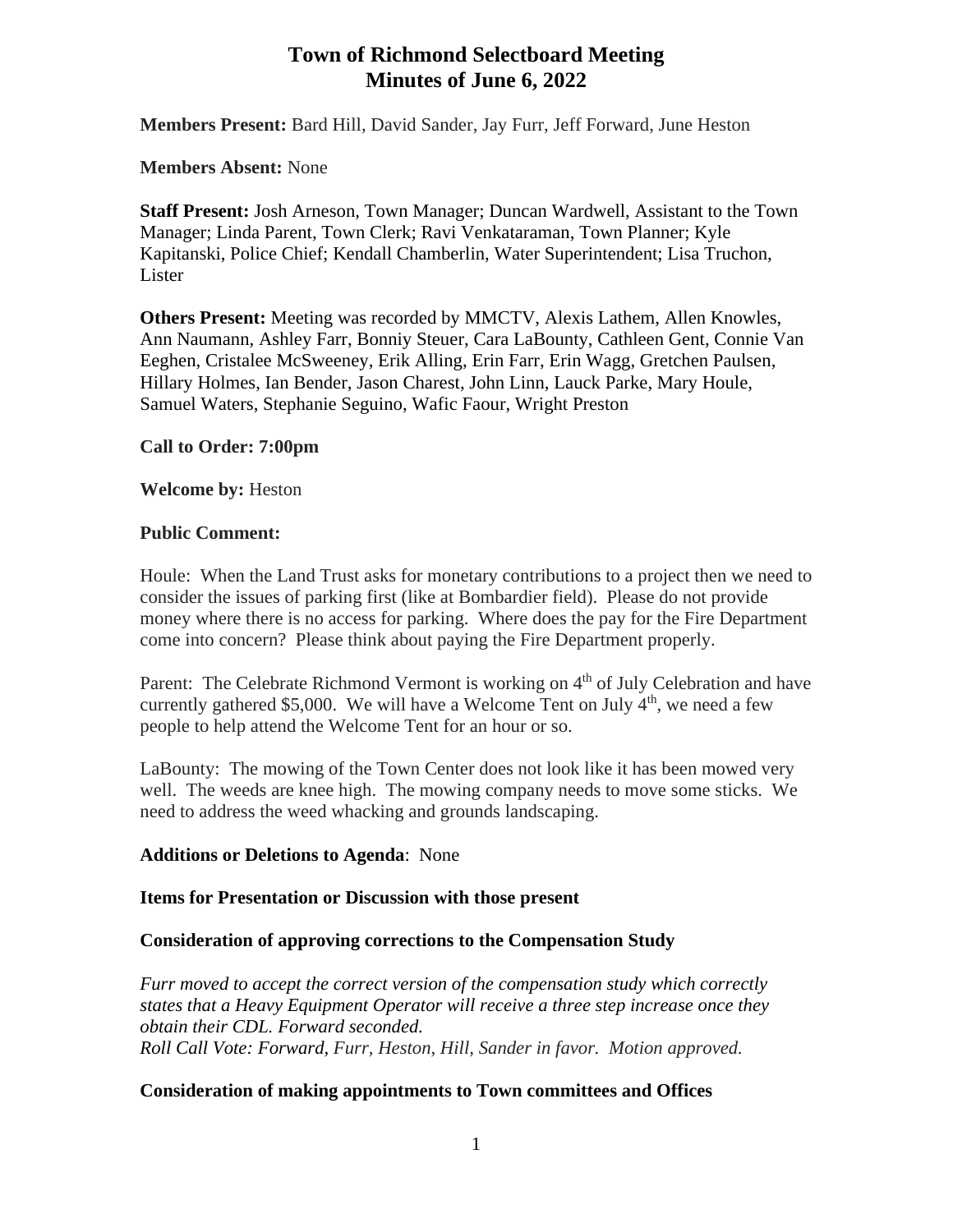*Sander moved to appoint Andy Squires to a one year term as the Animal Control Officer. Furr seconded.*

*Roll Call Vote: Forward, Furr, Heston, Hill, Sander in favor. Motion approved.*

*Forward moved to appoint Kit Emery to a four year term on the Conservation Commission. Furr seconded. Roll Call Vote: Forward, Furr, Heston, Hill, Sander in favor. Motion approved.*

*Sander moved to appoint Sarah Heim and Mark Hall each to two year terms on the Housing Committee. Furr seconded. Roll Call Vote: Forward, Furr, Heston, Hill, Sander in favor. Motion approved.*

*Furr moved to appoint Ravi Venkataraman as the alternate representative to the Transportation Advisory Committee. Sander seconded. Roll Call Vote: Forward, Furr, Heston, Hill, Sander in favor. Motion approved.*

*Sander moved to appoint Laurie Brisbin as Delinquent Tax Collector for a one year term. Forward seconded. Roll Call Vote: Forward, Furr, Heston, Hill, Sander in favor. Motion approved.*

### **Consideration of approving a coin drop for the Richmond Fourth of July event**

Heston: The coin drop policy is in your packet. Since the Richmond Fireworks Committee is not organizing the events this year, we would provide an exception for the non-profit Celebrate Richmond Vermont Inc to hold a coin drop.

*Forward moved to approve the Celebrate Richmond Vermont Inc to hold a coin drop at the intersection of Bridge St. and Rt. 2 on Saturday, June 11 to raise funds for the Fourth of July event in Richmond. Furr seconded. Roll Call Vote: Forward, Furr, Heston, Hill, Sander in favor. Motion approved.*

### **Consideration of approving road closures for the Round Church Women's Run to be held on July 23, 2022**

Holmes: There are no changes from the last few years. It is just a 5K this year. I will ask Chief Kapitanski if police can help support us. We ask for Farr Rd and Thompson Rd to be closed from  $8 - 10$  am. We ask to close Cochran Rd in the eastbound direction only.

Kapitanski: We will be able to staff that. You had Officer Armstrong last year and I suspect she is willing to do so again.

*Furr moved to approve the closure of Farr Rd., Thompson Rd. and the eastbound lane of Cochran Rd. on Saturday, July 23, 2022 from 8:00 am to 10:00 am. Forward seconded. Roll Call Vote follows discussion.*

Holmes: There have been about  $120 - 150$  participants. The participants range in ages from 83-7. The Green Mountain Athletic Association (GMAA) provides many volunteers for the parking area and support along the course. We have a fundraising goal of a percent of the registration. We have as many as 200 women running for our event.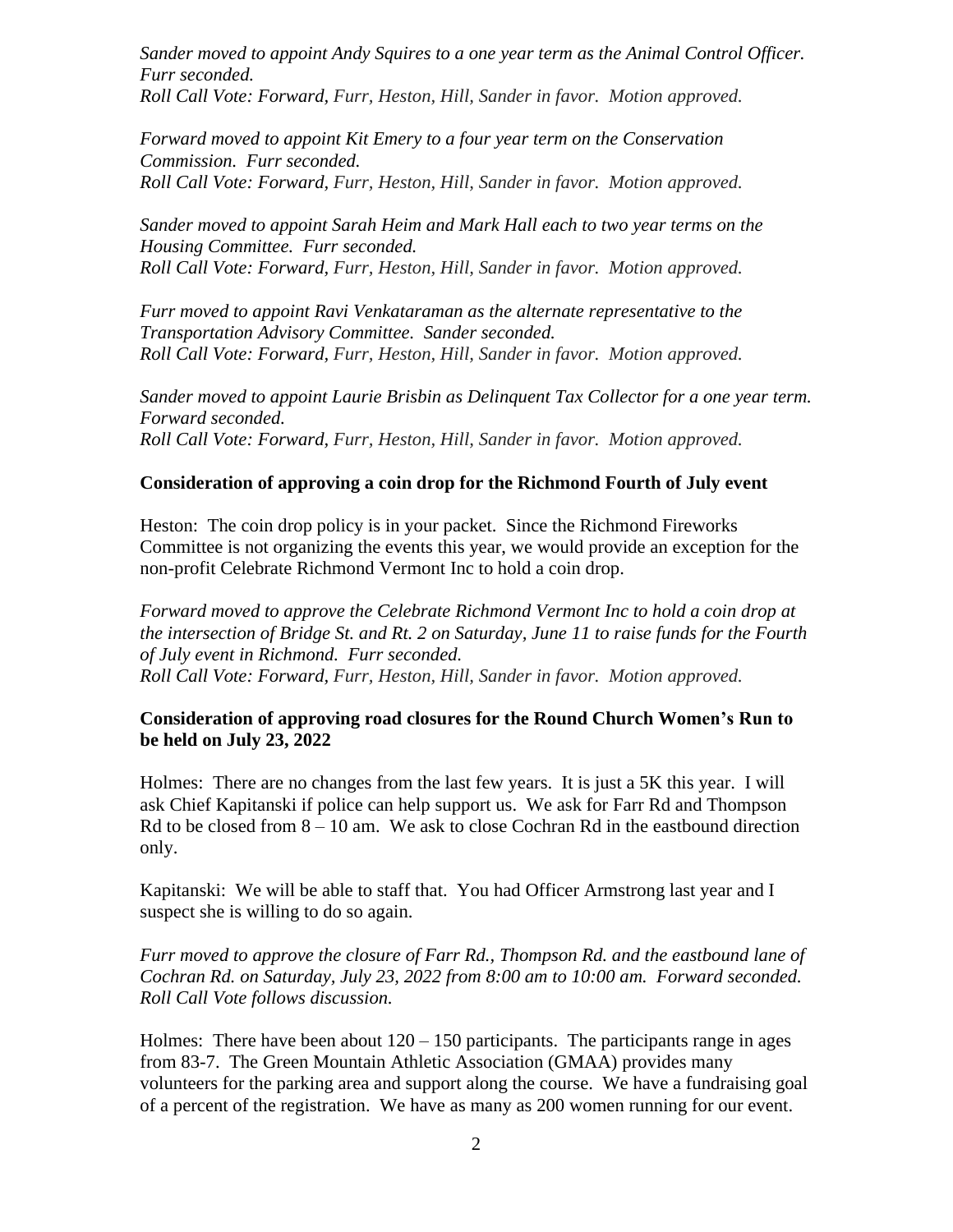*Roll Call Vote: Forward, Furr, Heston, Hill, Sander in favor. Motion approved.*

# **Consideration of approving participation in the FY23 Municipal Roads Grants-in-Aid Program**

Arneson: Each Town is mandated for stormwater work on our roads. This work has to be done regardless of the grant money. Last year, we received \$18,000 and anticipate around \$33,500 with a 20% match. Tonight, we can approve the letter of intent. At a later date, we will decide which segments need work.

*Forward moved to approve participation in the FY23 Municipal Roads Grants-in-Aid Program and to name Selectboard Chair June Heston as the Duly Authorized Representative to sign the letter of intent. Furr seconded. Roll Call Vote: Forward, Furr, Heston, Hill, Sander in favor. Motion approved.*

### **Consideration of approving Access Permit AC2022-0001 for access off Hinesburg Rd.**

Heston: This is for a future family home.

Arneson: Pete Gosselin looks at the codes to determine access sightlines. Pete approves of this permit.

*Sander moved to approve access permit AC2022-0001 for an access off Hinesburg Rd. Furr seconded. Roll Call Vote: Forward, Furr, Heston, Hill, Sander in favor. Motion approved.*

# **Consideration of approving Access Permit AC2022-0002 for access off Dugway Rd.**

Heston: This is to move current driveway 30 feet and is approved by Pete Gosselin.

*Furr moved to approve access permit AC2022-0002 for an access off Dugway Rd. Sander seconded. Roll Call Vote: Forward, Furr, Heston, Hill, Sander in favor. Motion approved.*

# **Consideration of approving the fraud risk list**

Heston: There is a motion to approve the Fraud Risk List.

Arneson: Each Department Head is asked to look at ways people may fraud the Town and pocket the money. These are ways to prevent this from happening. We update this every year to identify potential threats.

Heston: In Highway, is there a way of tracking who is using what fuel?

Arneson: I will investigate that.

Heston: Is there any accountability for the misuse of vehicles or heavy equipment?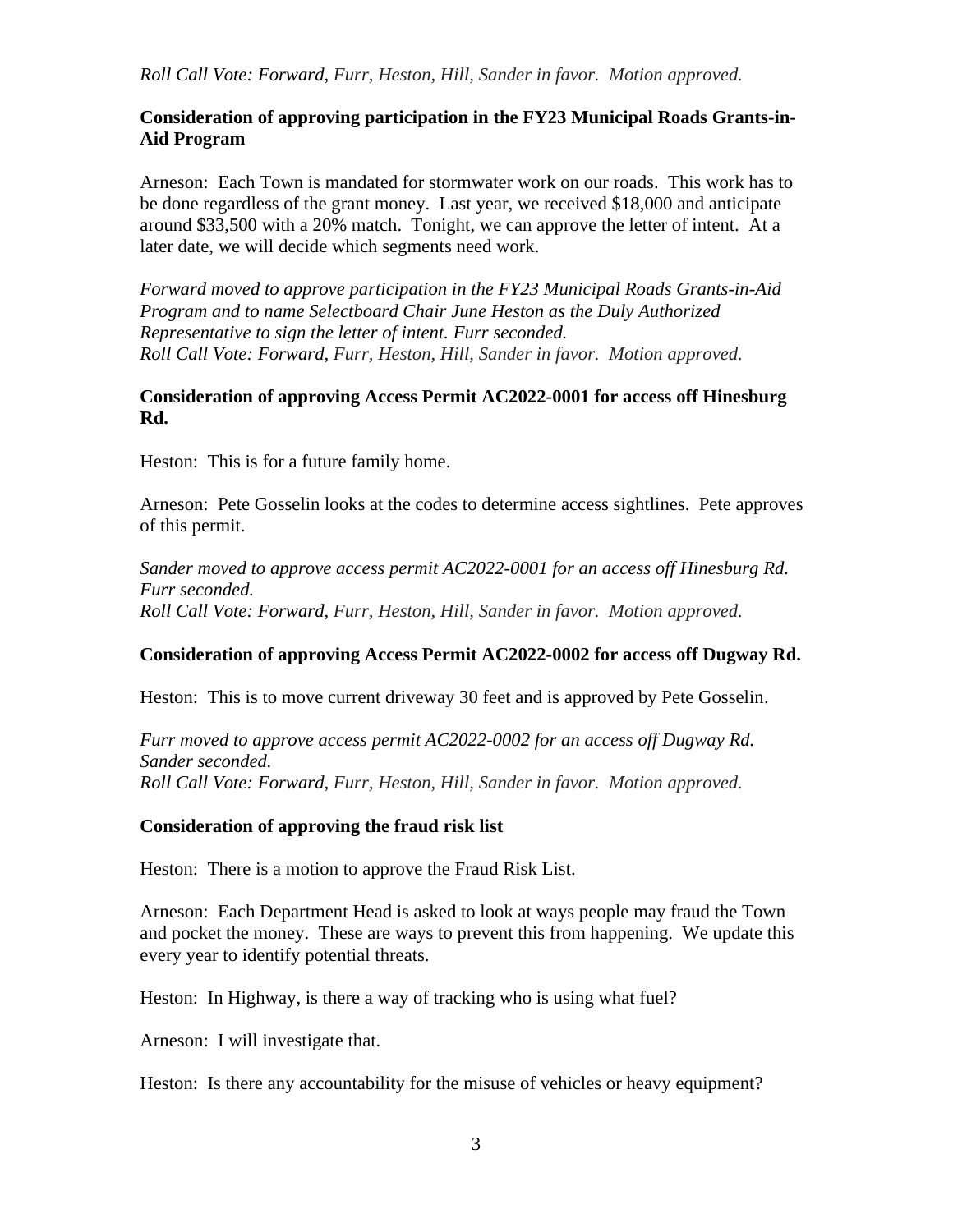Arneson: We can come back to the next meeting to discuss possible solutions.

Furr: A PIN based system would make a lot of sense.

Heston: We will vote on this at a future meeting after we receive more information.

Furr: Do we really have "Funds for informants"?

Kapitanski: We have not done that in quite some time. There are times when we might need some buy money for a drug task force. We have not used it since I have been in Richmond. The cash is secured in bank bag in a secure file cabinet. The money is serialized and tracked.

LaBounty: Any Department that has vehicles, heavy equipment, or petty cash should be listed consistently as with Highway and Police.

### **Consideration of waiving the permit fee for temporary parking lots at Bombardier and Beeken meadows**

Heston: This addresses a need for more recreational parking. The fees are currently \$65 per permit or a total of \$130.

LaBounty: Why do we have a required permit for parking on mowed grass? Why are we issuing a permit? I do not find anything in our regulations that require it. It is temporary parking on mowed grass.

Arneson: It is due to the length of time (45-90 days) and the stakes in the ground that pertain to having a permit.

LaBounty: No such thing is defined as a temporary parking permit.

Wright: I like the approach of approving it just in case it is needed.

*Forward moved to waive \$130 in permit fees for the Richmond Land Trust for temporary parking areas at the Bombardier Meadow and the Beeken Meadow. Furr seconded. Roll Call Vote: Forward, Furr, Heston, Hill, Sander in favor. Motion approved.*

### **Consideration of delegating the responsibility to install and remove the Black Lives Matter flag and sign at beginning and end of three month display period**

Heston: Will this fly on the Volunteers Green and Town Center flagpoles? When will the flags be risen and removed? Who will be responsible for the raising and removal of the flag? Richmond Racial Equity is willing to take on these tasks.

Parent: The Volunteers Green Park is the taller flagpole. If we have to go half-mast at the Town Center then the flag is close to dragging on the ground.

Naumann: We think the Volunteers Green flagpole is fine.

Furr: I support the Volunteers Green flagpole as it is much more visible.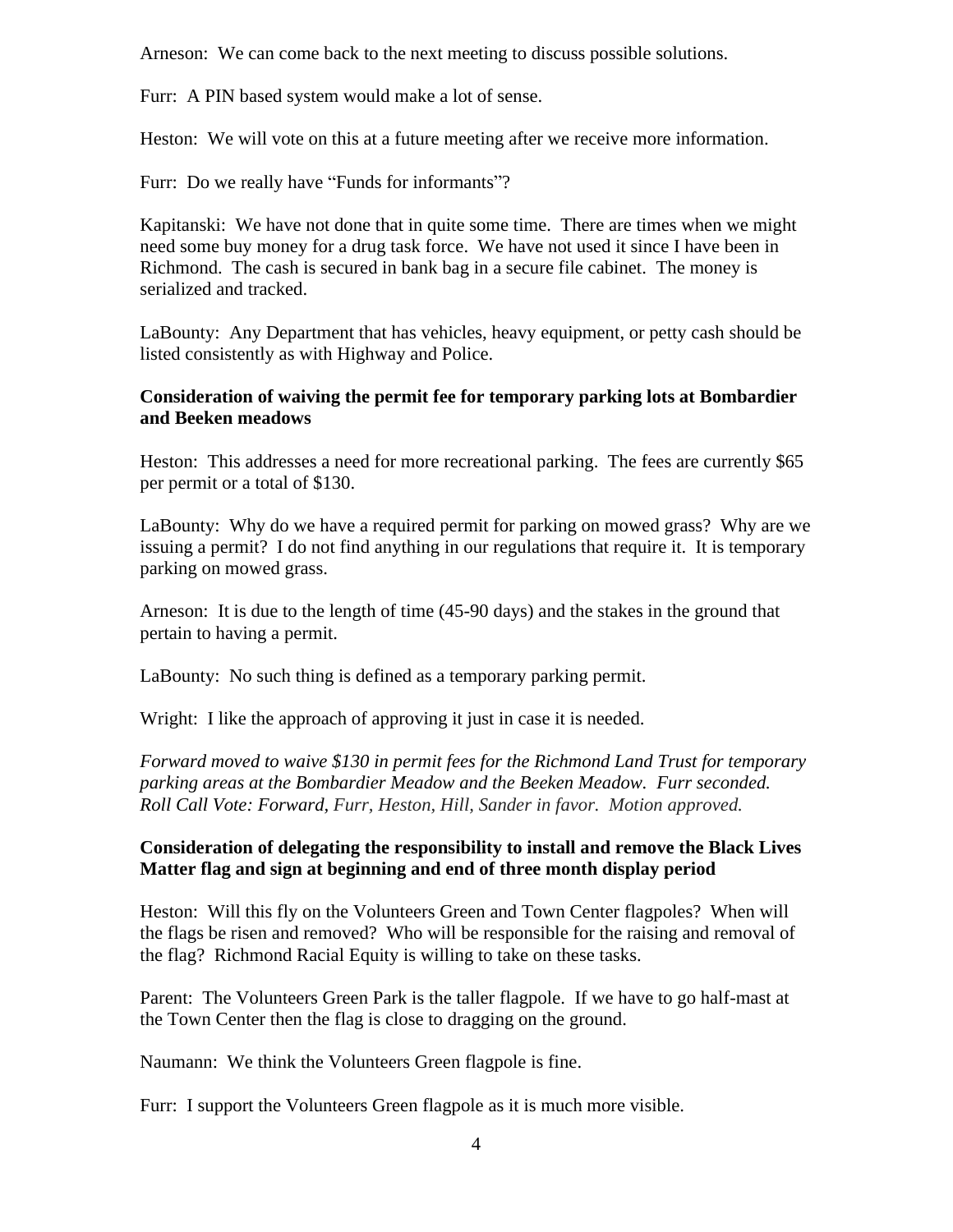*Hill moved to delegate to the Richmond Racial Equity Group the duty of raising the Black Lives Matter Flag at the flagpole at Volunteers' Green and installing the Black Lives Matter sign in front of the Town Center on June 19 and to remove both the flag and the sign on September 19. Furr seconded. Roll Call Vote: Forward, Furr, Heston, Hill, Sander in favor. Motion approved.*

### **Consideration of approving request for expanded seating at Big Spruce for Rooted Vermont pre-event gathering on July 29, 2022**

Arneson: I talked with Gabe this afternoon and there is no plan for live music at this event. He wants to make sure he has enough space and last year he did not use the whole lot. He is asking for the entire lot for the entire day to make sure nobody is parking in the Municipal Lot. Greensea is open to this agreement.

Forward: If we take away this number of parking spaces this could create a problem elsewhere in the Village.

Heston: If we close it up on a weekday then we should talk to other businesses as well. We have some time to collect more feedback.

LaBounty: I have a concern about the lack of handicap spaces.

Hill: We should invite everybody before the next meeting. We can collect information for local businesses before the next Selectboard meeting.

Heston: Businesses can provide feedback before the meeting or attend the actual Selectboard meeting.

Hill: Does the timing of closing at 11 pm coincide with the Zoning decibel timelines?

Heston: We should confirm this information before we make a decision on this proposal. A crowd can make as much noise as a loud band.

### **Discussion with Williston Community Justice Center regarding services offered for Diversity, Equity, and Inclusion**

Heston: We are looking for you to help us with our community discussions around diversity, equity, and inclusion.

McSweeney: A few community members reached out to me based on the work we do in Williston. How do we strive to be an anti-racist community? How do we educate members of our community and engage in meaningful dialogue? We can offer trainings for Town employees and Police Departments while holding community conversations about what it means to be diverse, anti-racist and accountable. We look at Town Policy and Procedures. We bring people together through our strategic plan. This is where we are at in Williston.

Heston: We should absolutely consider this. How successful are you at getting other voices at the table?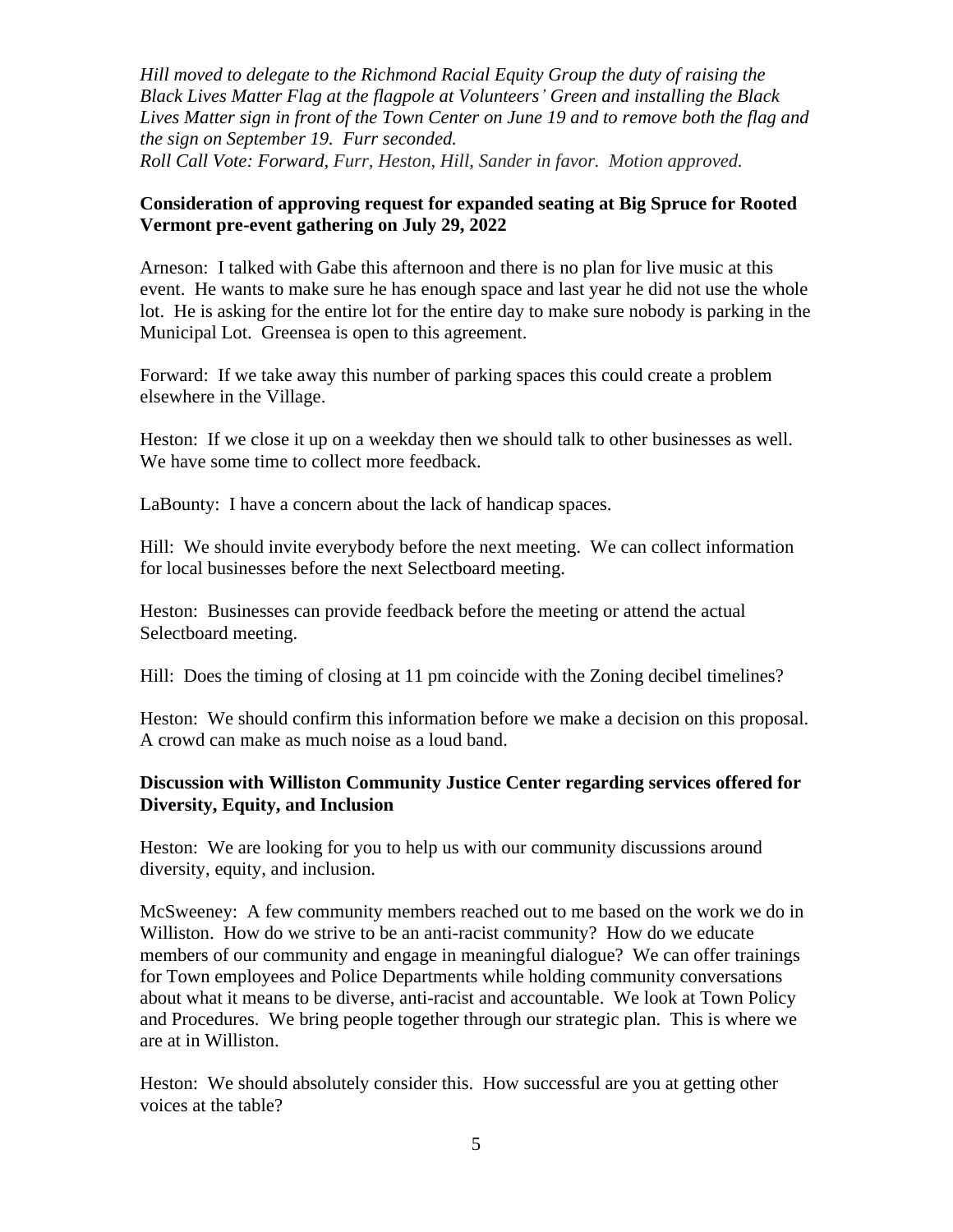McSweeney: The Williston CJC is a place to share thoughts and opinions with judgment or bias. We can be a great listener for the community for what we want to support. We have heard from a couple hundred people in the community. We use flyers, mass emails and speaking engagements to reach out.

Forward: The conversations are healthy even if they are controversial topics. What is the commitment from us and your capacity over a couple of years?

McSweeney: We have community partners who help support these conversations and dialogue. The larger vision requires about 10 hours a week and building capacity with great facilitators and not just one person.

Furr: We as a Selectboard cannot speak for the Town. Anything we can do to bring in all demographic groups cannot happen too soon.

Bender: Are you willing to give your sense of where Williston is going in regards to the Black Lives Matter sign.

McSweeney: A majority of the community is in favor of being anti-racist and we are looking at alternative visual representations and exploring other ways to pursue equity, diversity, and inclusion. We want to look at all people of color. We are peeling away the layers of those difficult conversations. We are preparing a comprehensive report for the Williston Selectboard which highlights what happens the next 3-5 years. We also look at State funding options for pursuing these values and educational opportunities.

Faour: Did you deal with Criminal Justice Council and their training programs at the State level? What type of training is it?

McSweeney: I have extensive training and put together the basic training for Town employees and we worked closely with other national programs like Cornell. We are working with local Reps and Legislatures to provide a universal approach across the State. We need to provide a safe environment for law enforcement to be good listeners before we educate.

Faour: It is still worrisome about the relationships with the police and the system. I prefer to hear about racism from somebody who has experienced or suffered from a racist system.

Kapitanski: Diversity, equity and inclusion training is not entirely left up to individual agencies. Every officer in Vermont is mandated biannually to undergo fair and impartial police training by Dr. Mercedes Avila. We can get a copy of the curriculum if you would like to review.

Forward: I would be interested in seeing a proposal. 10 hours a week is not insignificant, and I would be excited to do something like this. I would like to see the framework and commitment.

Heston: I would be interested in having a conversation about next steps. We should put it out to the community.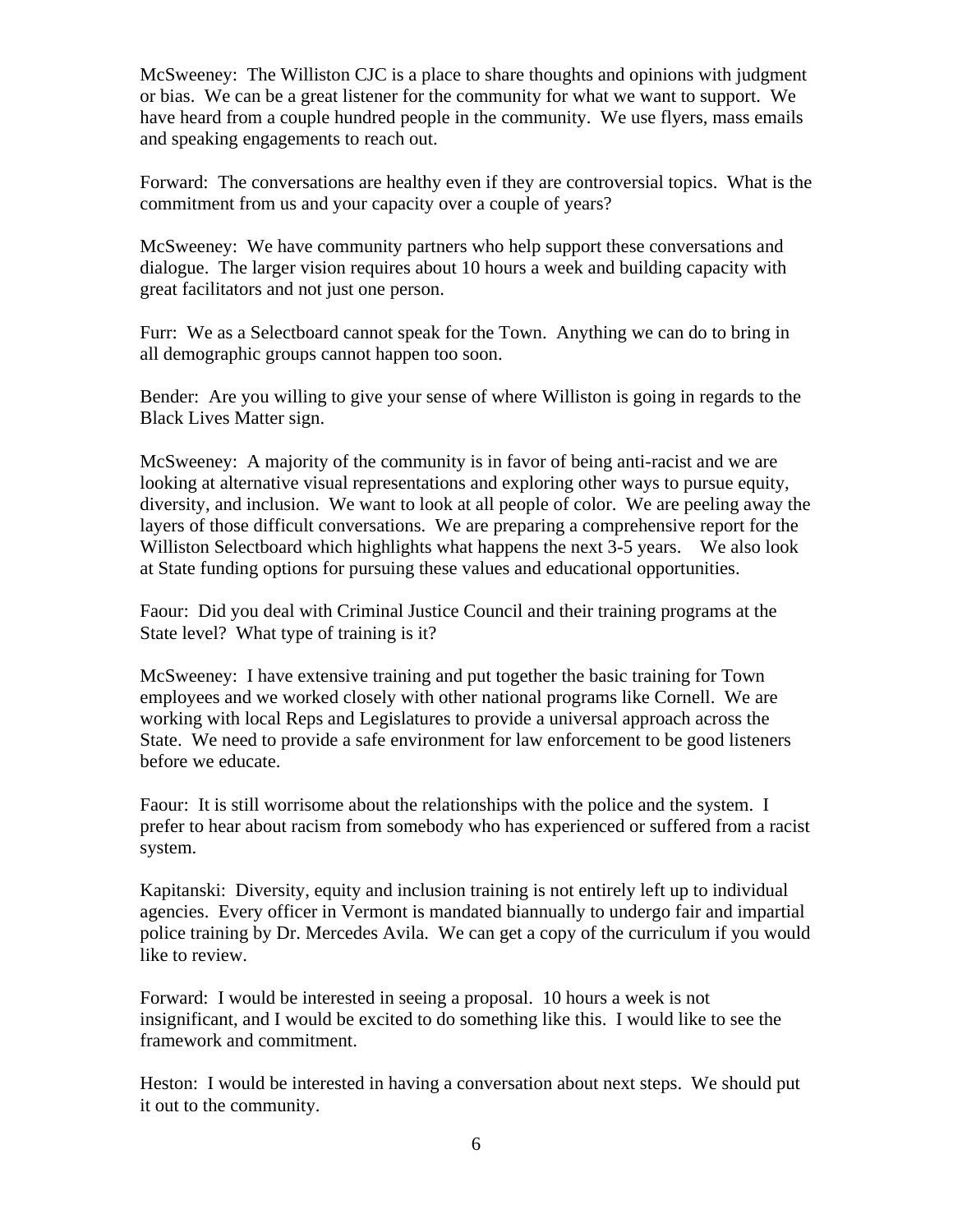LaBounty: At minimum, you could have staff training for all Departments and look at hiring policies to increase diversity, equity, and inclusion.

Forward: Maybe we could take a look at your Williston proposal to gauge the type of work. It is more about quality and less about size.

McSweeney: It is important to have action steps.

Hill: We asked 2-3 years ago, what can we do to promote change in the Town? What do we do with our policies and procedures that make substantial change?

Heston: We have proposed having Abundant Sun doing an educational session for community, staff and volunteers.

# **Discussion of creation of a Police Advisory Board**

Heston: The Richmond Racial Equity group has drafted an outline for a Police Advisory Board. They have reviewed it with Josh and Chief Kapitanski.

Naumann: The Richmond Racial Equity group has been around for a couple of year involved with fair and impartial policing, advocating for diversity, equity, inclusion training, and working with the Town and Williston C.J.C. The proposal talks about some of the data. There has been improvement in our possible bias in policing over the years. The data around policing is very hard to access and interpret as provided by the State. Dr. Stephanie Seguino analyzed and presented the data in a more user-friendly format. Overall, we have a high rate of stopping people in Richmond compared to National and State averages. We have higher ticketing and arrest rates when comparing White to Latinx (or Hispanic). There is a higher search rate but lower hit rate for Black drivers. There are good things that come from accountability oversight for police. This includes building bridges between staff and community, ensuring accountability, decreasing lawsuit risks, rewarding police practices, increasing public confidence/trust, and protecting human rights.

The goals of this proposal are to reduce or eliminate bias, the number of people entering criminal justice system which disproportionately effects people of color and lower economic status. The Police Advisory Board proposal is based on Police reporting their data to the Selectboard in a public forum to reach the citizens. The citizens will be able to interact directly and foster connections. This will allow a better understanding of how our Police Department functions.

We are asking the Selectboard to support:

\*Development of a mission statement that reflects values and expectations and includes racial and social equity values

\*Publication of accessible documentation such as Police reports, activities, outcomes

\*Maintain transparency around planning, conduct and evaluation of all Police Trainings \*Promote and conduct quarterly forums at Selectboard meetings to ensure a strong connection between the Police and community.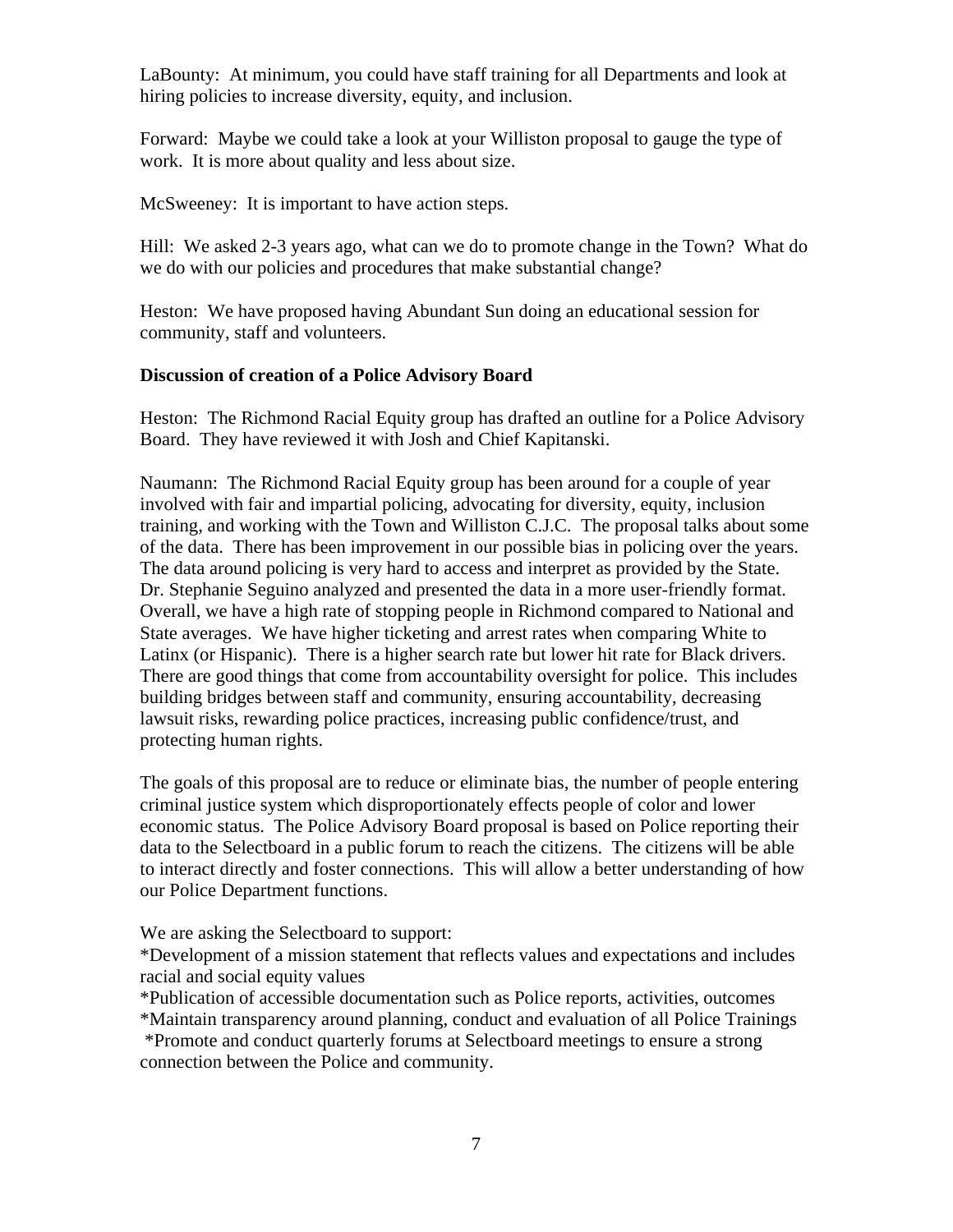Forward: I was surprised by these numbers as 1,500 traffic stops a year seems like a lot. All of this data was before Chief Kapitanski joined Richmond Police Department. The percentages under Black, Latinx, White drivers are not that helpful if you do not know the absolute total numbers. Quarterly meetings are a challenge with everything else we have on our Selectboard agendas.

Naumann: In response to your question, over the 6 year period the data was collected there were police stops of 6,120 White drivers, 81 Black drivers, 77 Asian drivers, 54 Hispanic drivers, 12 Native American drivers, and 11 Unknown. Richmond Racial Equity is ready to work with Josh and Chief Kapitanski to develop a format of a report that is beneficial.

Furr: I support this. I agree that available and transparent statistics help improve our understanding of our Police Department. Would an average resident be able to find and sort through the information provided by the State? During my ride-along with some Officers, we have created a better understanding of our systems.

Hill: Act 142 creates a Division of Racial Justice Statistics in the Agency of Administration [\(https://legislature.vermont.gov/bill/print/2022/H546/meetings\)](https://legislature.vermont.gov/bill/print/2022/H546/meetings). The bill has a similar purpose to improve data dashboards.

Heston: We should take advantage of the wheel that has been invented to accumulate our data on this. I would like to see more voices at the table. I would like to hear what other people would like to see from our Police.

Naumann: I would like for us not to wait for the State. We have some momentum and would like to get started.

Faour: It is up to the community and local government to oversee that such laws are functional. We have to see that these laws function properly.

Kapitanski: I agree that we would like to hear the community as a whole. We need to release data that is requested. Much of the requests would be simple to implement. I would be happy to release the data but cautious about jumping in without further counsel.

Faour: The problem with race data is not just a function of Police Departments. Can service be given by police to be consistent for different racial groups. The same applies to health services, mental health, housing, and other aspects of life.

Van Eeghen: Every community needs to engage more community members and all voices. It is important for the community to engage with data discussions, training, mission statement, and values. I was impressed with the ways the Williston C.J.C engage with different community members. This proposal provides multiple ways to start engagement.

Forward: We have a contract with Howard Mental Health services and similar data would be useful to understand from their perspective.

Hill: In small Towns, race data might be self-reported or so small that it might risk confidentiality or HIPAA standards.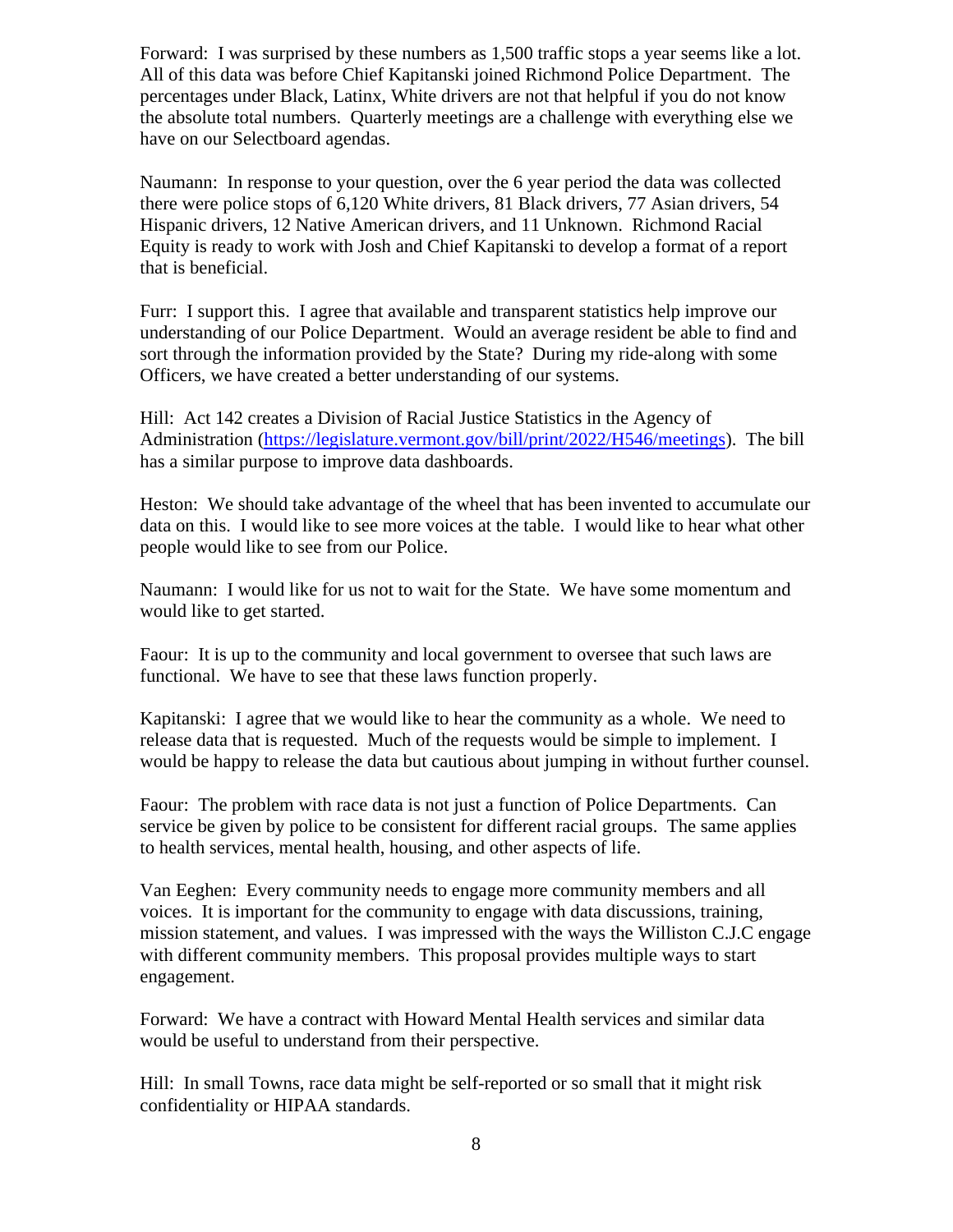Kapitanski: The mandatory race data collection currently in place is quite a task to get officers trained to collect the data a proper way. It resulted in some bad data being reported out. Collecting race data for every police encounter is not an easy lift. We would need to standardize what is considered a police encounter and how to effectively collect data. For instance, are we collecting data based on perceived race or some other criteria?

Heston: We have a proposal in front of us. We are not taking any action tonight. At a future meeting we can have a conversation with the Chief about what we can do immediately, what do we need to improve for the future, and what are some of the challenges.

Forward: Maybe Dr. Seguino and Chief Kapitanski can collaborate to what would be appropriate and consistent with other districts.

Naumann: We would like the Selectboard to support the proposal. We would work the Josh and Chief Kapitanski about reporting on some of these issues.

Hill: I suggest Josh, Chief Kapitanski and the Richmond Racial Equity group start sorting through how we collect and report data. They could look at short-term and longterm solutions. People do not actually have to fill out the box to define race.

Furr: If I run a report of patients on Medicare then about a third of people do not identify their race.

Hill: I encourage Josh, Chief Kapitanski and the Richmond Racial Equity group to begin those difficult conversations.

Kapitanski: How we decide to collect data based on self-identified or perceived race is also a function of how we want to use that data.

Heston: I would be interested in participating as a Selectboard member in a meeting with the Chief, Josh, and the Racial Equity group.

Furr: I would also like to be a part of those conversations.

#### **Consideration of endorsing the Richmond Sidewalks Scoping Report**

Alling: We are here to discuss the Richmond Sidewalks Scoping Report at [http://www.richmondvt.gov/wp-content/uploads/2018/11/3n2-2022.06.06\\_Selectboard-](http://www.richmondvt.gov/wp-content/uploads/2018/11/3n2-2022.06.06_Selectboard-Meeting-Updated-Sidewalk-Study.pdf)[Meeting-Updated-Sidewalk-Study.pdf](http://www.richmondvt.gov/wp-content/uploads/2018/11/3n2-2022.06.06_Selectboard-Meeting-Updated-Sidewalk-Study.pdf)

This consists of three different sections. We are here to gather feedback on the the alternatives from the Selectboard and Selectboard endorsement of preferred alternative.

Charest: I am the project manager on behalf of the Chittenden County Regional Planning Commission (CCRPC). Our original intent was for each of the three roadways, Jericho Rd, Bridge St, and Huntington Rd. We are now just presenting Huntington Rd for information only. We recently became aware of some adjacent landowners' issues and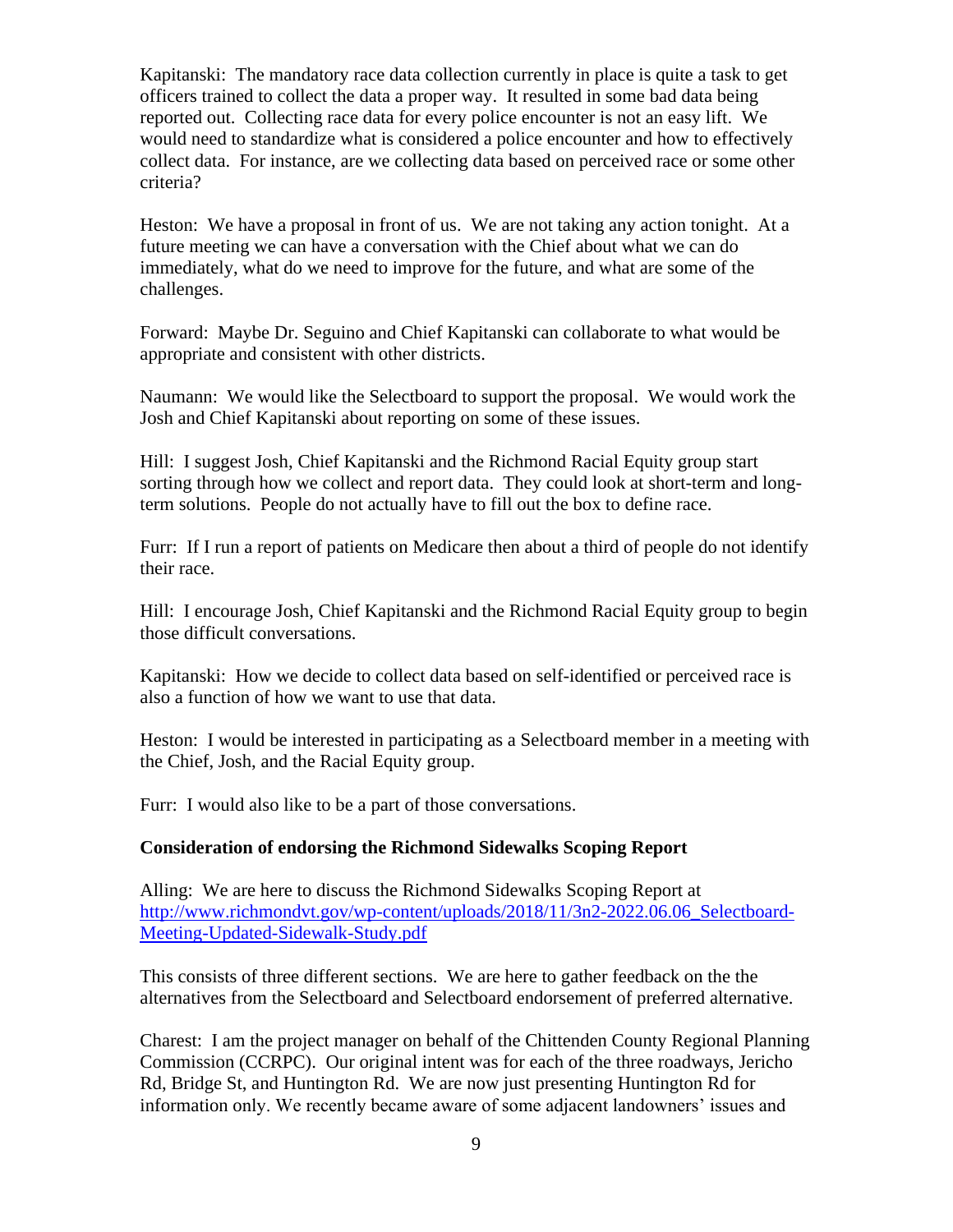hope to reach a compromise before any endorsement. We are looking for endorsements for the Jericho Rd and Bridge St sections.

Farr, A: Was there a follow up meeting after the March  $17<sup>th</sup>$  meeting?

Charest: There were meetings with the Richmond Transportation Committee.

Farr, A: We are a substantial landowner and ask that we be included in the process. It needs to be much more transparent.

Heston: There will be no decision on the Huntington Rd conversation tonight.

Alling: Segment 1 on Jericho Rd is from School driveway up to Valley View Rd on the west side. Segment 2 is the east side of Bridge St from Jolina Ct to Volunteers Green. Segment 3 is the Huntington Rd from Stone Corral Brewery to Cross Vermont trailhead at Johnnie Brook Rd.

\*Segment 1 on Jericho Rd has two alternatives to improve pedestrian safety. Alternative 1 is a 5-foot sidewalk separated by a box beam guardrail. Alternative 2 is a 5-foot sidewalk separated by a 5-foot grass strip with a box beam guardrail. We have compared different criteria for both Alternatives to show that costs are fairly similar. Alternative 2 provides better Winter Maintenance for snow banks but it might create some ice across the sidewalks. Both Alternatives do not require a stormwater treatment or storm water permit.

\*Segment 2 on Bridge St has two alternatives to improve pedestrian safety. Alternative 1 is a 5-foot sidewalk separated by a 5-foot grass strip. Alternative 2 only has a 2-foot grass strip. Both Alternatives would have a curb to be installed in 2022. The Transportation Committee is recommending Alternative 1. We have compared different criteria for both Alternatives to show that costs are fairly similar. Alternative 1 will likely have to remove mature trees but will have adequate snow storage.

Charest: The Transportation Committee's sentiment was to preserve the trees by narrowing the 5-foot green strip where needed.

Alling: Both Alternatives require additional care associated with the adjacent cemetery. Both Alternatives do not require a stormwater treatment or storm water permit.

\*Segment 3 on Huntington Rd has two alternatives to improve both pedestrian and cyclist safety. Alternative 1 is a 10-foot path separated by a 5-foot grass strip. By the farmhouse, we taper away the 5-foot grass strip and bring in a box beam guardrail. Alternative 2 is a 10-foot path separated by a 5-foot grass strip with a different alignment behind the farmhouse. This avoids having to taper the grass strip as it goes behind the farmhouse instead of following the road. The Transportation Committee is recommending Alternative 1. We have compared different criteria for both Alternatives total project costs. Both Alternatives require a stormwater treatment and stormwater permitting.

\*Public feedback for Jericho Rd generally favored a grass strip (Alternative 2). Public feedback for Bridge St showed strong support to east side sidewalks to eliminate multiple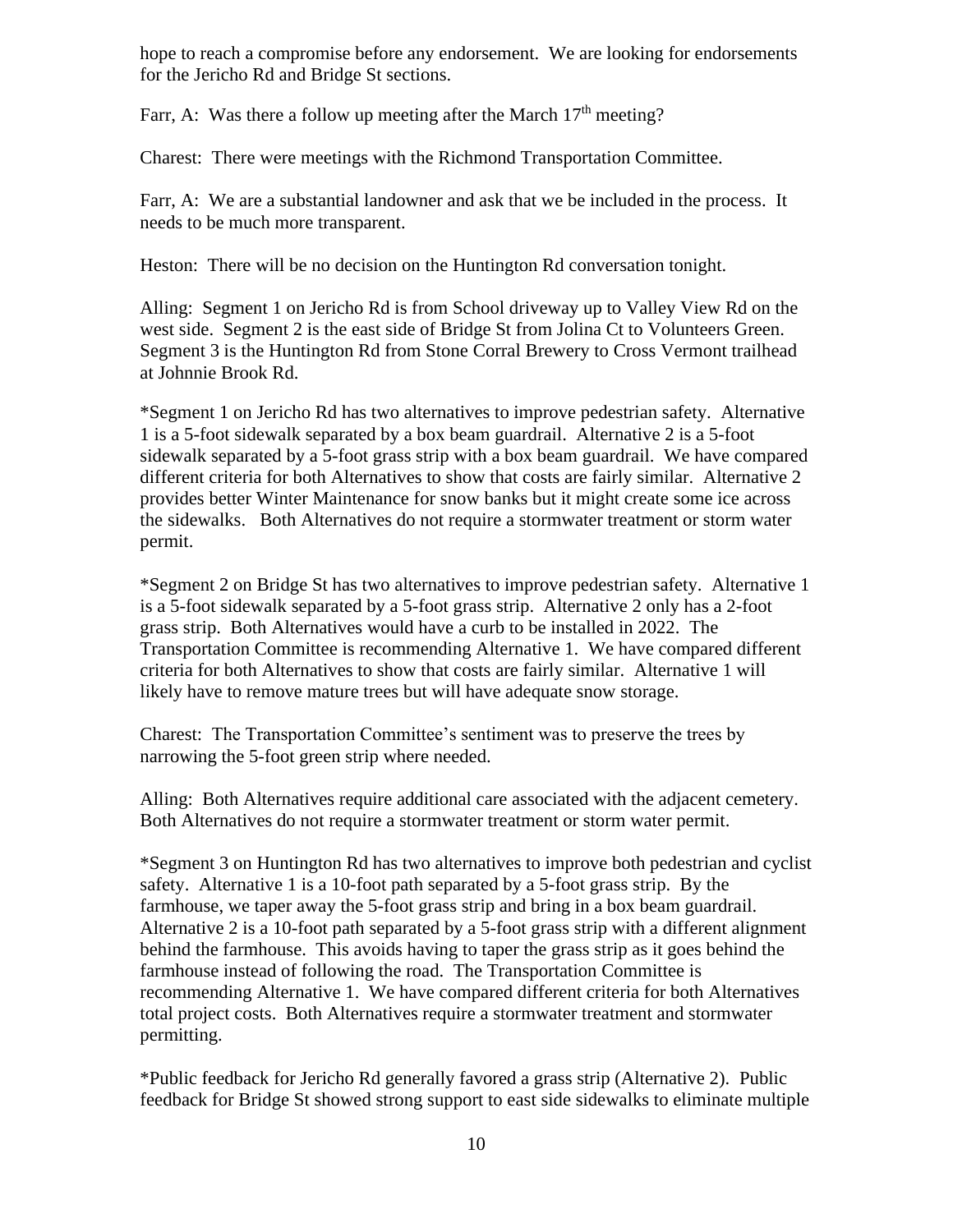crossings. Public feedback for Huntington Rd agreed it is currently a challenge for walkers and bikers and supported minimizing impacts near the Farr Farms farmhouse.

\*Transportation Committee Recommendations:

-Jericho Rd preferred alternative with box rail to allow for a 5-foot path and green strip -Bridge St preferred alternative with 5-foot sidewalk with 5-foot grass strip -Huntington Rd preferred alternative with a 10-foot path with 5-foot grass strip.

Forward: What is our goal for tonight?

Alling: To answer any questions and to seek an endorsement for Jericho Rd and Bridge St.

Forward: I support the Jericho Rd and Bridge St projects. I agree we should delay the discussion on the Huntington Rd proposals.

Hill: How do the people from Valley View and Southview get to the sidewalk?

Alling: That would be a project to look at in the future.

Hill: We have a Park & Ride that people cannot get to. This solves 200 yards of the problem. We still have 500 yards in Valley View and Southview. Would residents allow students to walk to school with the proposed sidewalk?

Charest: We received feedback from those residents at our public meeting that they were in favor of using the Jericho Rd sidewalk.

Venkataraman: Jericho Rd was the major obstacle for Southview residents to get to the Village.

Heston: You can see cars coming on Southview, but Jericho Rd is an issue as there is no safe way between Southview and the school.

Hill: I think we should look at the Bridge St project as going all the way up to Main St.

Furr: The Bridge St sidewalk would be very useful. It is difficult to use at busy times during the day with the many crossings. Jericho Rd is a nightmare with excessive speeds both coming down and going up the hill. I think building the sidewalk to Southview would increase the number of students walking rather than taking the bus or getting dropped off.

Knowles: The Bike Pedestrian Master Plan 1 recommends traffic calming measures on Southview to accommodate the pedestrians going to the Jericho Rd sidewalk.

Forward: The crosswalks between the Community Kitchen and Richmond Market/Beverage should be included in the costs. At least temporary structures could be put up to alleviate safety concerns.

Heston: We have the proposal in front of us based on Transportation Committee recommendations.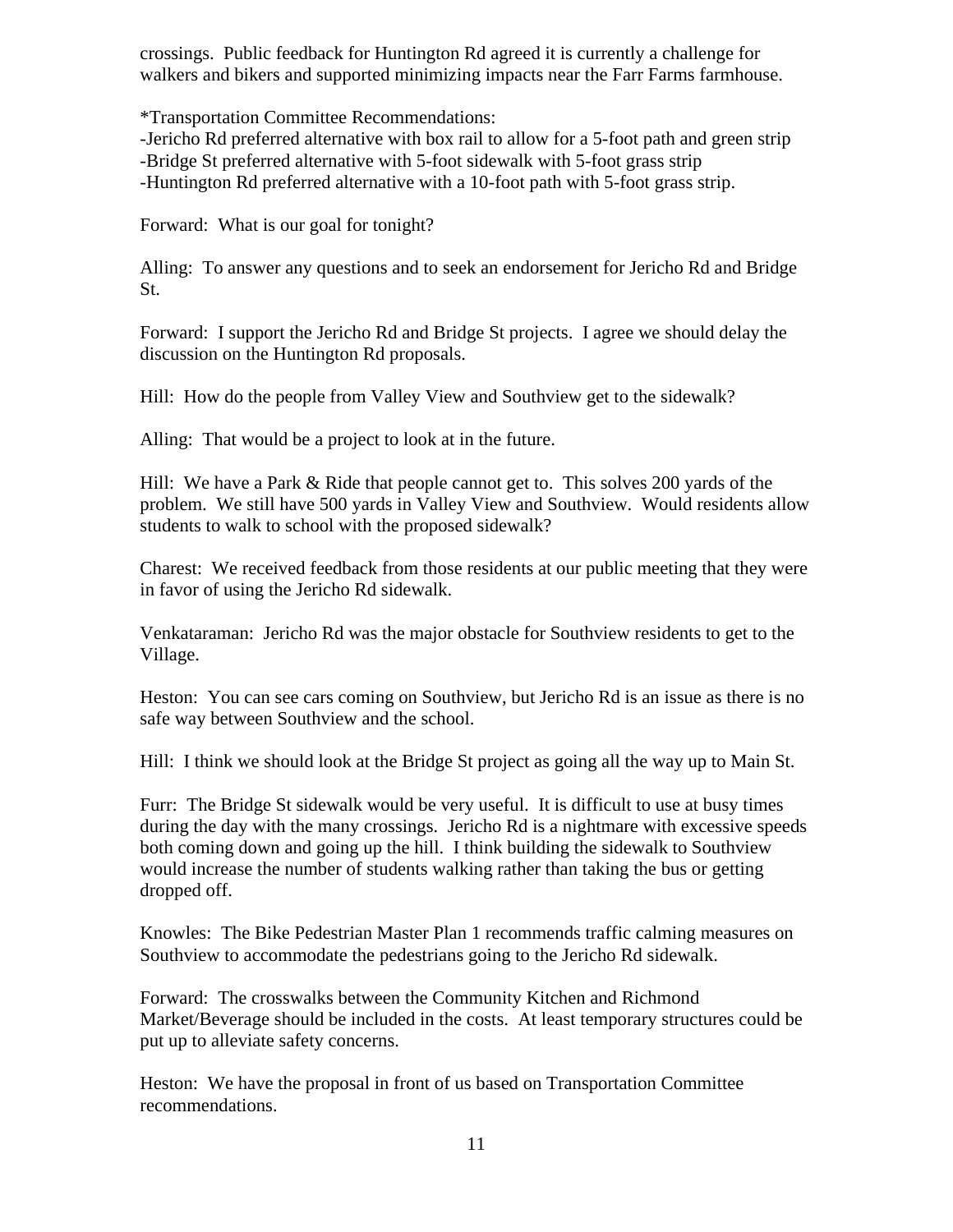Farr, E: The box guard rail was added to the study for Jericho Rd.

Gent: That is the preferred alternative for Jericho Rd. The next agenda item deals with the entire East side of Bridge St and applying for a Federal Bicycle and Pedestrian Grant.

Linn: On Jericho Rd, you will add a lot more water runoff downhill.

Alling: I agree but it is not enough to require State permits.

Linn: Have all the landowners on these parcels been included in your conversations and will they be reimbursed for the loss of land.

Alling: Yes, any project that takes any rights from private property does receive compensation.

Venkataraman: We sent out mailers to property owners and provided information from our list-serve. We sent out flyers and posted on Front Porch Forum about the public meetings.

Linn: When we change the road then the adjacent homes are closer to the setback.

Venkataraman: It is all speculative and needs to be reviewed based on structure, location, and setback.

LaBounty: Are you looking at eminent domain for easements on private property?

Venkataraman: Also, very speculative.

LaBounty: Are you proposing to be on any private property?

Alling: Only during the construction phase of Jericho Rd and Bridge St. Huntington Rd would require a permanent easement. The 10-foot segments on Huntington Rd were based on safety of bicyclists as well as pedestrians.

LaBounty: I think you should work directly with the Farrs to see what works best for them in the Huntington Rd sidewalks. I strongly recommend the 2-foot green strip as there is none on the other side of the road.

Alling: This summer there are plans to put in a 2-foot grass strip on the west side of Bridge St sidewalks.

LaBounty: I am very concerned about the sidewalk 5-foot grass area. It is a potential issue along that hill of the Cemetery. I recommend a crosswalk from Jolina Ct to the Richmond Market & Beverage. This sidewalk should not end at a road.

Forward: I am worried about snow storage on the Bridge St section.

Gent: Pete recommends 5-foot grass strips for snow storage.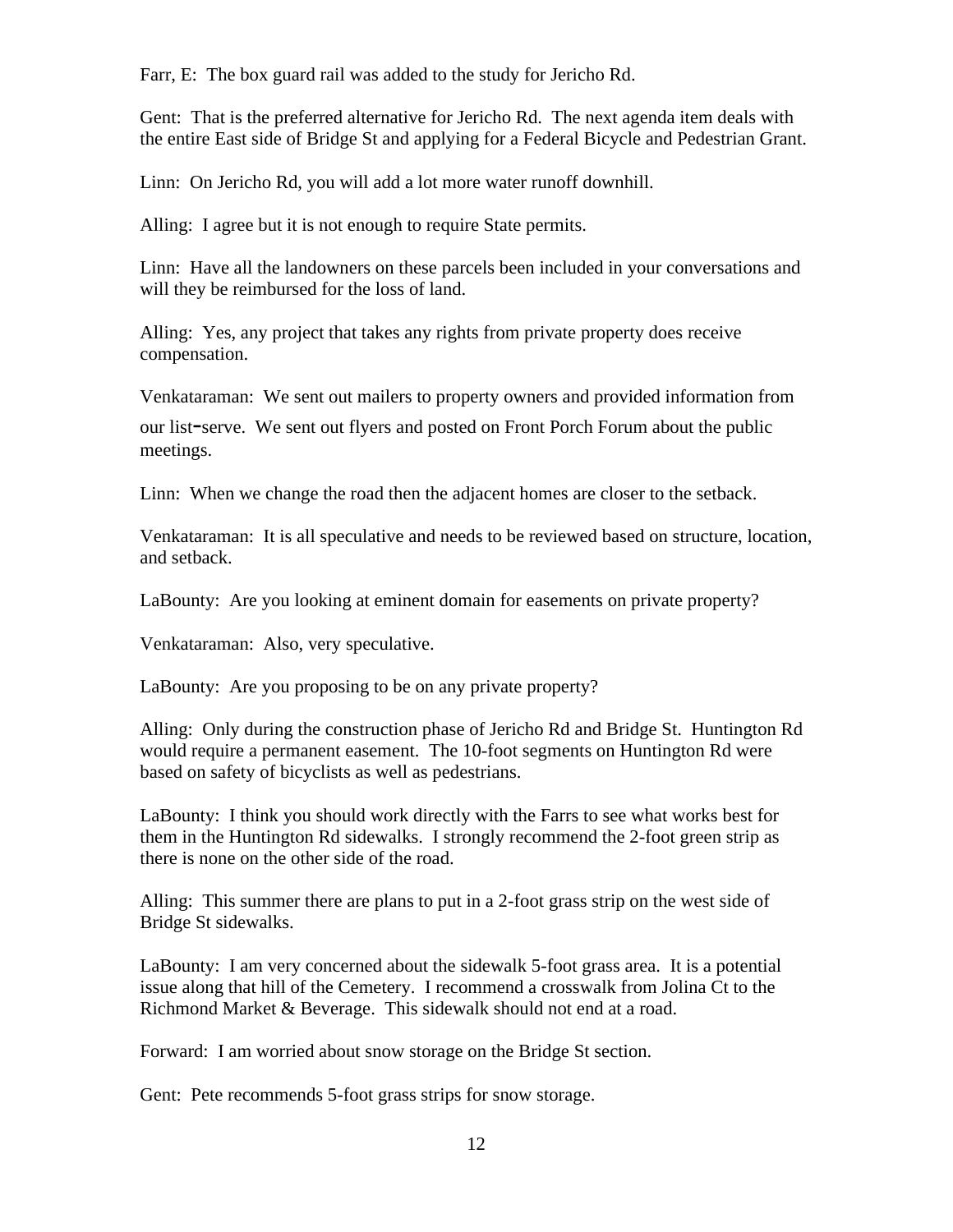Paulsen: There is a very steep hill between the Community Kitchen and the Main Street lights. Would you create a wall?

Venkataraman: The study from last year identified the need for a retaining wall.

Farr, E: I would like to look at the 4 different Huntington Rd options that were presented at the March  $17<sup>th</sup>$  meeting when we reconvene on this subject. Our opposition to Alternative 2 is that it is in a flood plain that is under water at least twice every year.

Alling: The  $3<sup>rd</sup>$  option was widened shoulders on Huntington Rd. The issue is that it does not provide a safe walking and riding space for all abilities.

Farr, E: We would like to talk about this with the Selectboard in the future.

LaBounty: Can we talk to Pete Gosselin about the 5-foot and 2-foot green space on Bridge St again?

Knowles: We did discuss this on the Transportation Committee. The west side is based on the current utility poles, sidewalks and right of way. The east side we do not have those constraints. A 5-foot strip allows for plowing space that does not bury the sidewalks like what always happens on East Main St.

LaBounty: Be cautious of the cemetery or digging up graves.

Knowles: These are scoping studies of what is possible. There are not specific design plans yet where we might go down to 4-foot or 2-foot green space to avoid taking out a mature tree to disrupting the cemetery.

*Furr moved to endorse the recommendations by the Project Advisory Committee and the recommendations for alternatives from the Transportation Committee for the Bridge Street and Jericho Road portions of the Richmond Sidewalks Scoping Report. Forward seconded.*

*Roll Call Vote: Forward, Furr, Heston, Hill, Sander in favor. Motion approved.*

# **Consideration of approval of submitting for 2022 Federal Bicycle and Pedestrian Grant**

Venkataraman: The Transportation Committee would like to apply for this grant to connect the sidewalk from Main Street all the way down the east side of Bridge St to Esplanade. This would include crosswalk improvements for proper crossings. The total cost of this project would be \$577,000. This grant would include engineering and construction coinciding with future public meetings. If we were to receive this award, build out would occur 3-5 years from now. We are applying to only one of the two grants available. I talked to the VTrans Grant Program Manager and this one is a strong candidate due to the gap, the need, and population served in our designated center.

*Furr moved to approve applying for a 2022 Federal Bicycle and Pedestrian Grant to fund the construction of sidewalks on the east side of Bridge Street and streetscape improvements along Bridge Street, allocating \$115,400 for the construction grant match, and naming Town Planner Ravi Venkataraman as the grant manager. Hill seconded Roll Call Vote: Forward, Furr, Heston, Hill, Sander in favor. Motion approved.*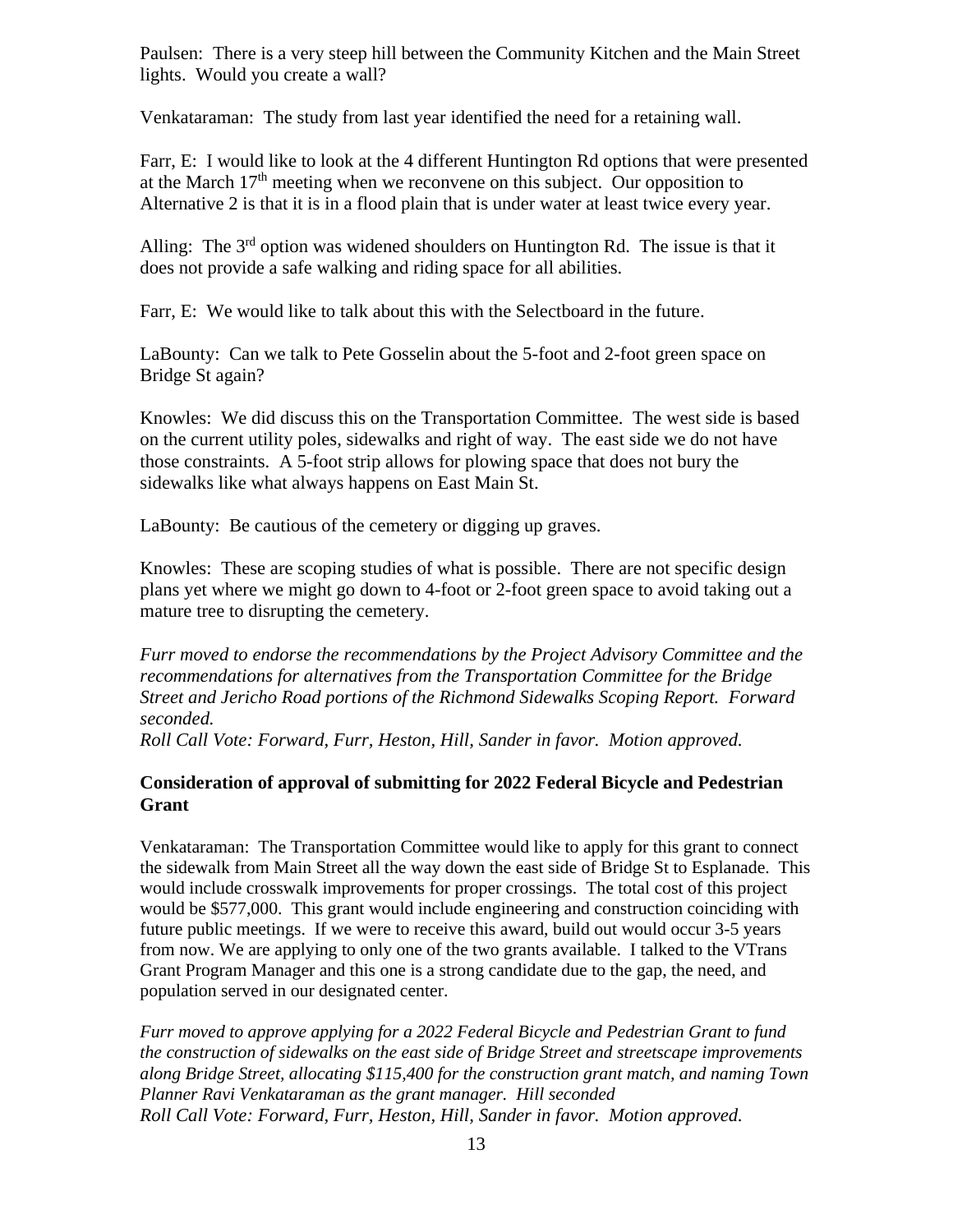### **Update on reappraisal process**

Heston: Lisa from NEMRC is here. Thanks for taking the time to give us a quick run down of the report.

Truchon: There are 1,742 active parcels in Richmond. To date we have completed site visits at 1271 or 73% complete. We will finish up residential parcels and start the commercial properties later this summer. We will visit the Mobile Home Parks in the early fall. After all the data is collected, we will begin the review process which looks at property sales from the last 3 years to help calibrate the computer cost tables. A Notice of Change in Assessment will be mailed to all property owners in late spring 2023. I have included a report showing the valid sales by year and calculated the aggregate ratio for each year. The Real Estate Market in Richmond continues to improve. The aggregate sales ratio for 20-21 was .8068 and for 21-22 is .6610. Demand is very high and supply keeps getting smaller and smaller.

### **Update on current cost of Williams Hill Rd. hearing and lawsuit**

Arneson: The spreadsheet shows the costs associated with the public hearing last Fall on Williams Hill Rd. There were \$12,789.02 in legal fees and surveying associated with hearings or law suits along with some mailing costs. After the hearing closed, there was a suit brought against the Town which was \$12,071.10 in legal and survey fees as of the end of March, 2022. I did receive a bill for April with an additional \$800 in legal and survey fees with an anticipated \$3,100 bill for May. We are waiting to hear back from the judge for the motion.

Forward: There is one landowner who is suing the Town. If the landowner wins the case then they will acquire the property the Town thinks they own. Is that a correct summary?

Heston: Some of the fees are associated with surveying costs.

Furr: First there was a hearing then a lawsuit. It was originally about the Trails Committee startling the landowner who submitted a petition to discontinue the road and not turned into a trail. The hearing provides options to discontinue the road or keep it as is. We decided to keep it as is which was before the lawsuit.

Forward: If we lose this lawsuit then do the landowners acquire this land?

Sander: Not necessarily. The road is set up in such a way as adjoining landowners deeds say their land stops at the side of the road. We need to figure out who would ultimately own the land under the road.

Arneson: If the Town loses the lawsuit, then it says that the road never existed as a Town road. Then we would have to figure out who owns it. Once the Town loses the road, then the Town might be out and up to the private landowners to figure it out. I am not sure.

Forward: This is a road that has been on Town and State maps for over 150 years, correct?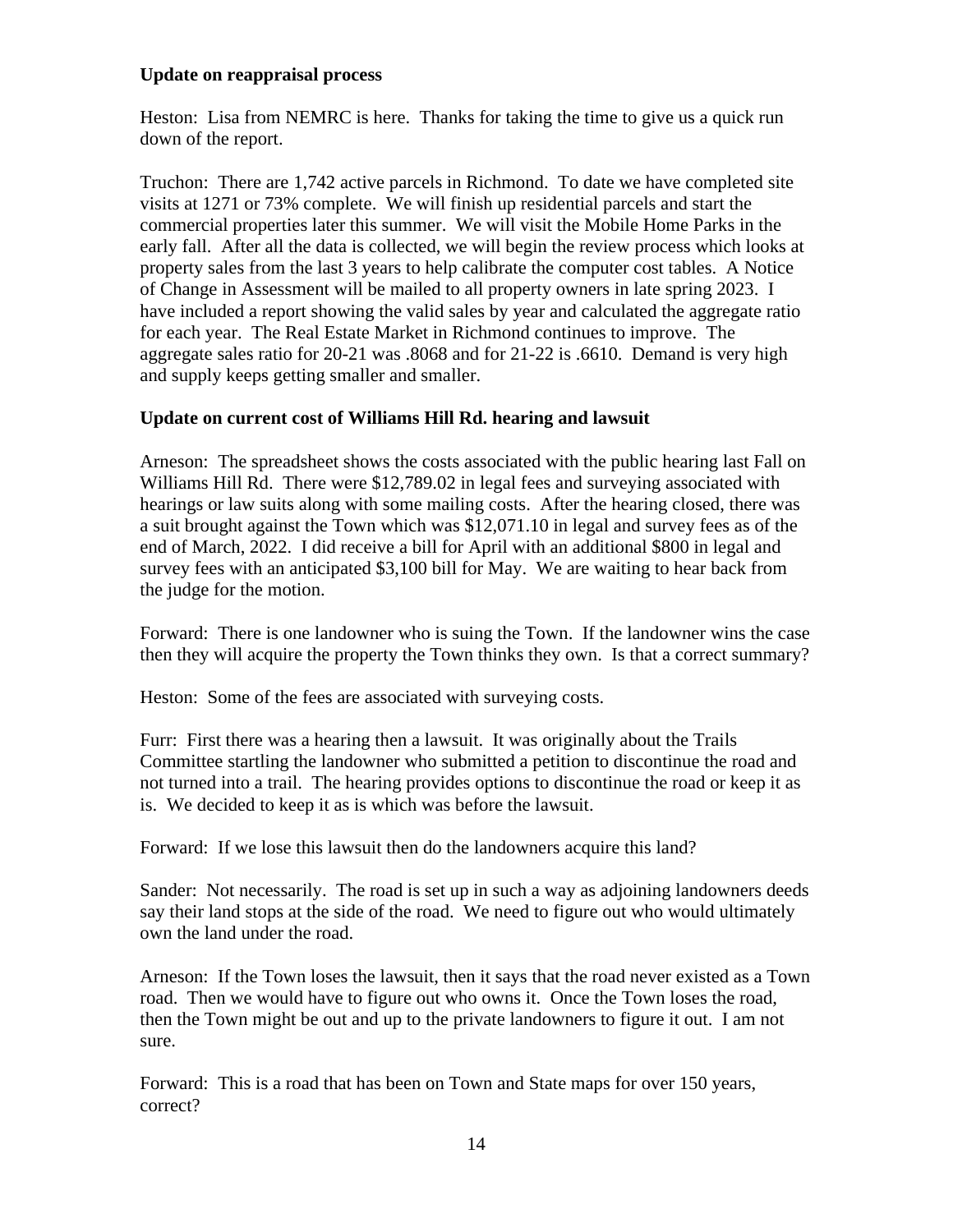Furr: Yes, but we cannot find a piece of paper that legally says that the road came into existence. The only reason we keep this going is because of the deed that state they current owners do not own the land under the road.

Heston: We are now bordering on information that might not be public. We have put out the costs associated with the hearing and lawsuit so far.

LaBounty: The mapping of this road is duplicative as the Town thought Palmer Lane was Palmer Road. If Towns didn't claim these types of roads between 2011-2015 then they became discontinued by law. We might not have the full picture. The Town should decide before we go further whether this would be used for future vehicular traffic or for recreational trails. Here is my point. We should not be having taxpayers foot the bill for these legal fees if we are looking to have trails when there is a Conservation Fund. In other words, do not marginalize a group of people who cannot afford a \$1,000 mountain bike.

Heston: We made the decision a long time ago to keep the road as is. The Trails Committee started with a proposal that started this conversation. We are now waiting to hear from the judge. Once we have a decision from the judge then we will determine how to move forward.

### **Update on meeting with Chittenden Country Regional Planning Commission regarding the Rt. 2 repaving project**

Arneson: On May  $26<sup>th</sup>$  we met with Charlie Baker (from CCRPC) to talk about VTrans pausing paving project until they commit to the 5-foot shoulders for the entire length of that segment. The timeline would be up to 10 years to get those pinch points fixed. He suggested we try to work collaboratively with VTrans. If we paid for the scoping study and included VTrans then it might improve our chances to expand the pinch points. Pete suggested that in 10 years, VTrans might need to come back anyways for surface improvements. We asked for a follow-up with VTrans and can begin working on a scoping study.

Gent: The CCRPC staff have talked to the Transportation Committee about doing a Scoping Study this year to analyze and find a solution to the pinch points. The Town would have a 20% match and would be working with Regional Planning Commission. We would invite VTrans as an active participant. There will be a proposal prepared and brought to the Selectboard.

### **Update on Library Trustee decision on the compensation study**

Arneson: They were discussing this tonight so we will move that for next meeting.

# **Approval of Minutes, Warrants and Purchase Orders**

### Purchase Orders

*Furr moved to approve the PO# 4375 to Richmond Water Resources for 4 th quarter education taxes in the amount of \$50,432.00. Hill seconded.*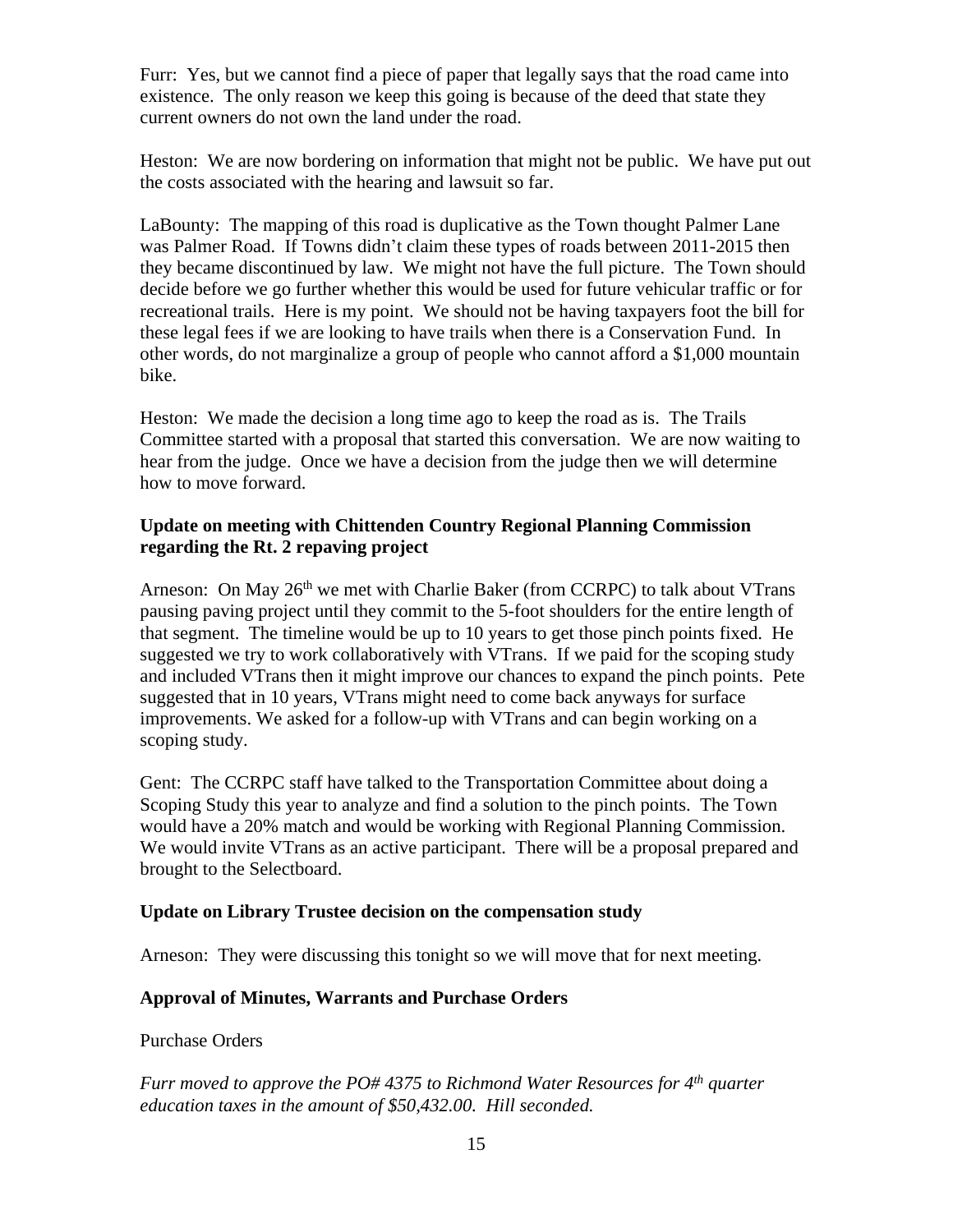*Roll Call Vote: Forward, Furr, Heston, Hill, Sander in favor. Motion approved.*

*Furr moved to approve the PO# 4245 to F.W. Whitcomb Construction Corp. for paving on Bridge St, Volunteers Green, Town Garage, Cochran Rd, Dugway South Apron, Duxbury Rd and Lower Southview Drive as outlined in bid to not exceed \$294,000. Forward seconded.*

*Roll Call Vote: Forward, Furr, Heston, Hill, Sander in favor. Motion approved.*

*Furr moved to approve the PO# 4380 to Mount Mansfield Unified Union School District for 4 th quarter education taxes in the amount of \$1,738,587.11. Hill seconded. Roll Call Vote: Forward, Furr, Heston, Hill, Sander in favor. Motion approved.*

#### **Warrants**

Forward: Green Mountain Power identified 80 streetlights with conventional lighting. As Town Energy Coordinator, I thought we had converted to LEDs a long time ago. GMP found that 81 lights were converted to LED light fixtures and have been overcharging us for last 5 years. They are working out the details, but it should be \$15,000-\$20,000 we were overcharged.

Sander: I am puzzled and perturbed as I asked the same question 5 years ago and received a different answer. I was told we were buying the use of the light. I am glad it is being addressed now.

*Furr moved to approve the warrants as presented. Hill seconded Roll Call Vote: Forward, Furr, Heston, Hill, Sander in favor. Motion approved.*

### Minutes

Heston: The Minutes of 5/16/22 needs to be changed at the top of page 2, first paragraph, last sentence. It should read "the motion to dismiss" and not "the motion or dismiss"

*Forward moved to approve the Minutes of 5/16/22 as presented with the typo correction. Hill seconded. Roll Call Vote: Forward, Furr, Heston, Hill, Sander in favor. Motion approved.*

### **Discuss Items for Next Agenda**

\*Big Spruce Request \*Library Compensation \*Fraud List \*Sidewalk scoping study

### **Executive Session: Labor Relations Agreement with New England Police Benevolent Association Local 415**

*Furr moved to find that open discussion of potential terms for the collective bargaining agreement with the Town's police officers union would place that Town at a substantial disadvantage because premature disclosure would impair the Town's bargaining position. Hill seconded. Roll Call Vote: Forward, Furr, Heston, Hill, Sander in favor. Motion approved.*